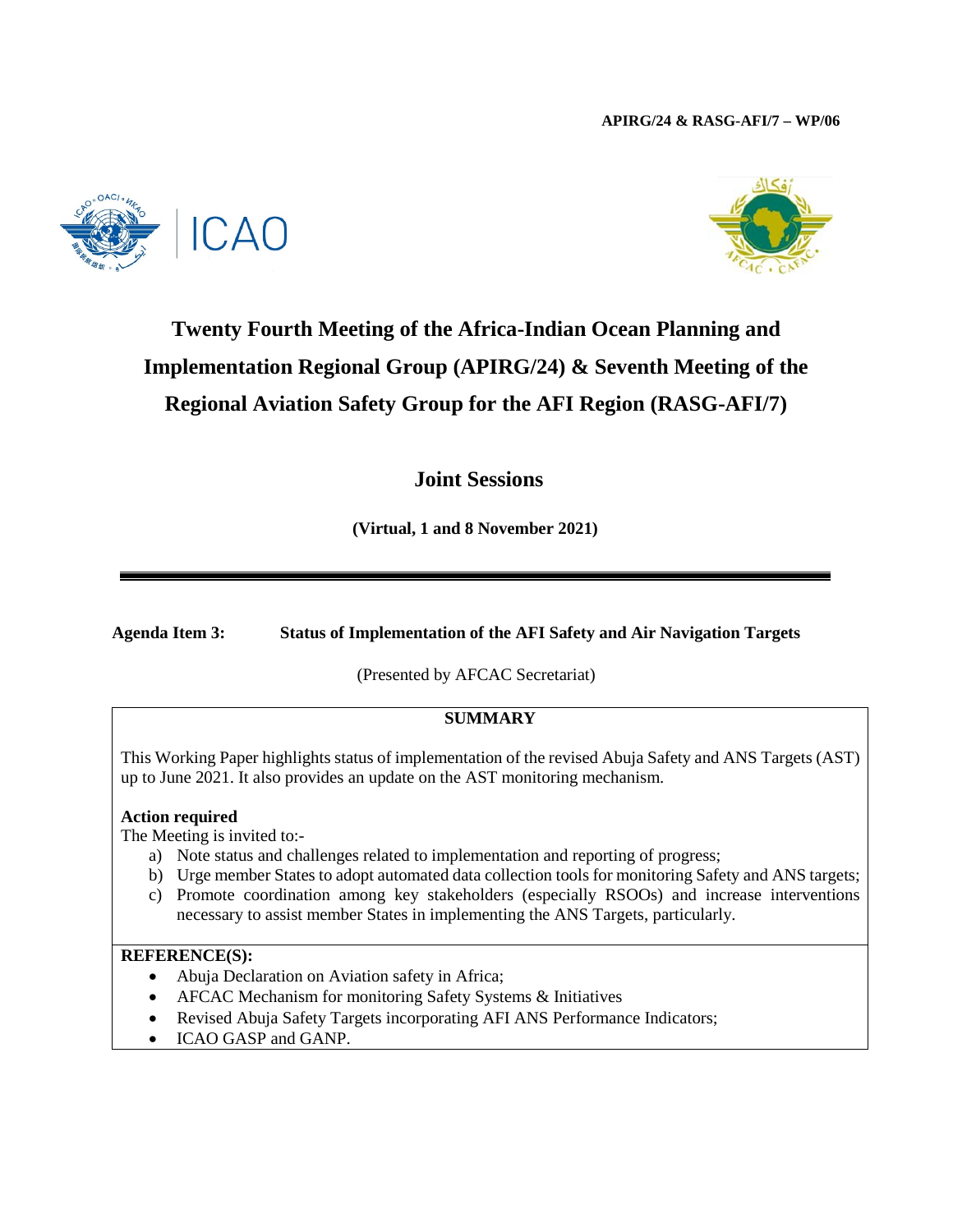### **1. Introduction**

1.1. The Abuja Safety Targets consists of 16 continental Safety and ANS Targets agreed amongst African member States to enhance aviation safety in Africa. AFCAC was tasked to monitor level of implementation of the Abuja Safety and ANS Targets on behalf of African member States. In this regard, a monitoring mechanism was developed by AFCAC to achieve this purpose. Consistent with the mechanism, questionnaires were sent to member States to provide feedback meant to assist AFCAC to periodically determine the status of implementation of the Abuja Safety Targets.

1.2. O**nly 25 AFCAC member States** out of 53 responded, and consistent with decisions of the AFI Plan Steering Committee meeting held at the AFI Aviation Week from 16-20 July 2018, AFCAC supplemented data from States with relevant information from relevant IATA and ICAO databases i.e. ICAO iSTARS, USOAP CMA OLF etc.

# **2. Discussion**

- a) Through cooperation and collaboration with international organisations and partners, resources were allocated to assist member States to implement the Abuja Safety and ANS targets. These included capacity building initiatives through various workshops and training sessions and deployment of specialist services to member States to assist them implement specific programs. The ICAO AFI Plan, funding from EU-ASA and AfDB and partnership with AFRAA, IOSA and others have contributed significantly towards member States compliance. These interventions resulted in increased level of implementation amongst various member States.
- b) The ASTs status of implementation report was compiled using information provided by 25 States and supplementary data from IATA and ICAO iSTARS resulting in the observations as shown in Attachment B and the graph below:-

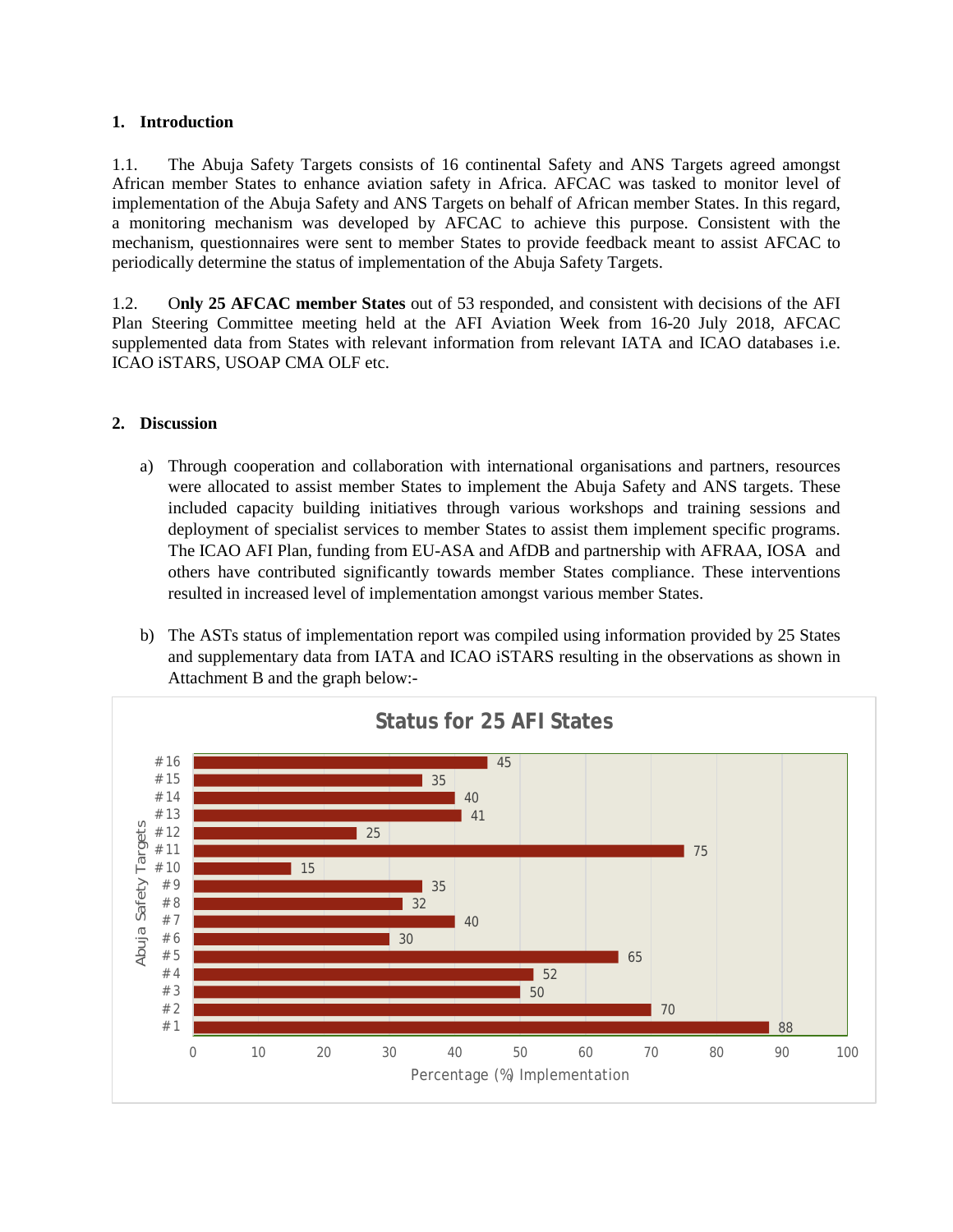Further analysis of the 2020 - 2021 performance resulted in the following observations:

• There was limited progress in the implementation of air navigation related ASTs. For example:

> AST # 14 – on implementation of ASBU B0 Modules – average 40% - 2018 Target not met;

> AST # 13 - establishment of seamless Air Navigation Services in the AFI Region – Progress towards 2024 not satisfactory;

> AST # 10 - Implement the transition from AIS to AIM – About 15% member States submitted national action plans - 2018 Target not met;

AST # 12 – Reduce the rate of aircraft proximity (AIRPROX) occurrences

- 25% of member States established AIRPROX monitoring mechanism – Progress towards 2023 Target not met.

# **3. Challenges**

- i. Lack of appropriate safety data collection and analysis tools;
- ii. Limited information provided by the States and lack of effective mechanisms and tools for periodic reporting of progress;
- iii. Limited resources/ interventions by responsible entities to assist member States achieve set targets;
- iv. Lack of master plans and required resources available to member States to implement certain targets which require substantial financial resources;
- **v.** Some key performance indicators are not sufficient to capture the implementation status of corrective action plans and therefore, should be reviewed.

# **4. Monitoring Mechanism**

- In order to address the challenge of information gaps and the need for improved methods to collect safety data and monitor status of implementation of safety systems and targets, AFCAC has for the past two years promoted and encouraged member States to use automated safety data collection and analysis tools to monitor safety oversight systems and targets consistent with the AFCAC Mechanism for Monitoring Safety Systems & Initiatives which AFCAC Plenary endorsed in December 2018. With the prevalence of COVID-19 pandemic, the use of automated and integrated safety oversight systems is the way forward as they promote real-time safety data collection and provide contactless surveillance systems and feedback.
- In terms of implementation, there is a need to identify suitable IT-based tools, related software, and subsequent deployment to member States as necessary. There is also a need for coordination and collaboration amongst key regional organizations such as RSOOs and international partners to address implementation constraints, such as the requirement for resources to deploy the IT-based data collection tools and analysis for the benefit of member States. This entails channeling resources and efforts towards areas of greater need such as the ANS targets.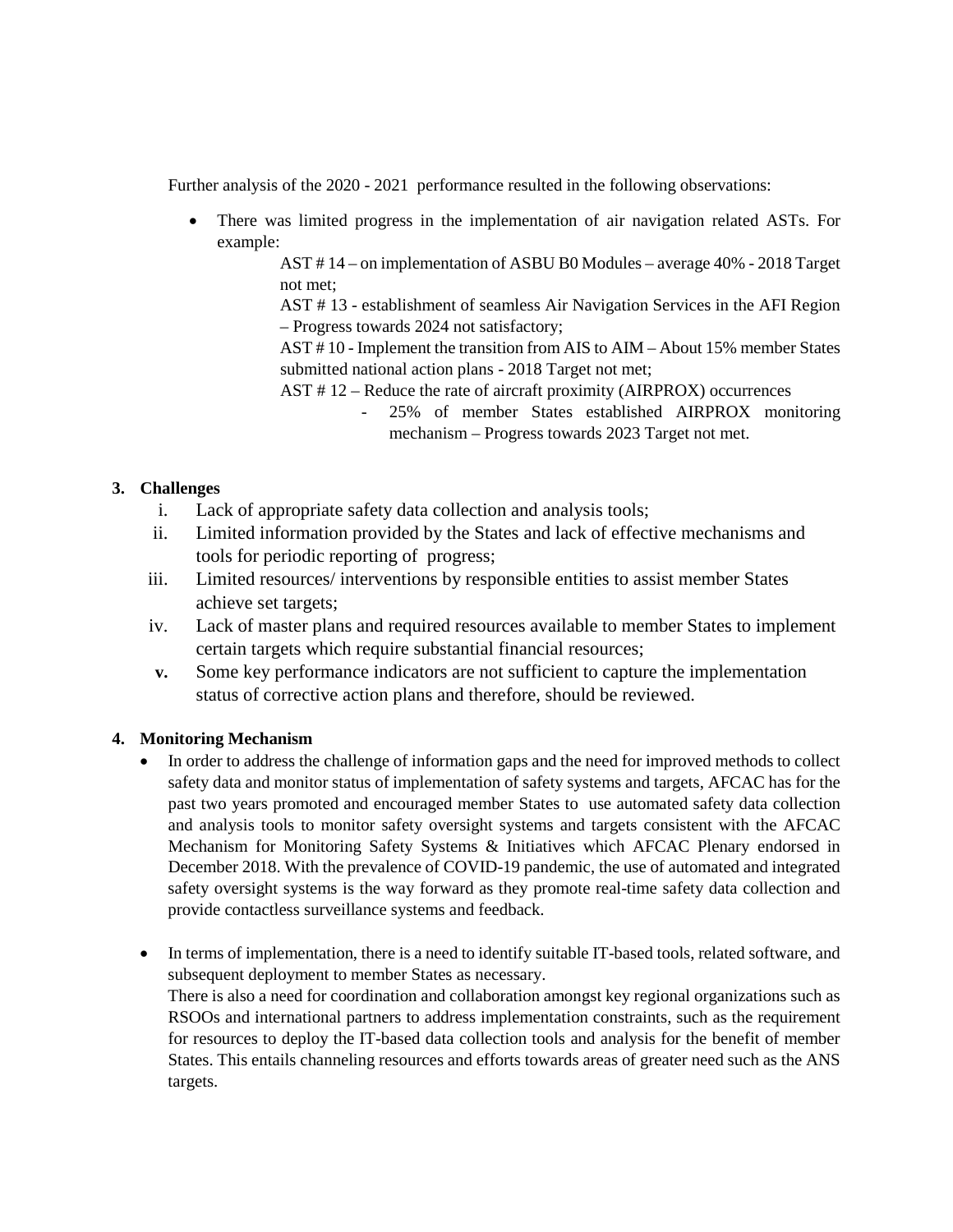• A number of Safety Performance Indicators are not sufficient to reflect the implementation status of certain targets and therefore should be reviewed.

## **5. Conclusion**

In order to address these deficiencies, the following are recommended:-

### **a) AFCAC, ICAO, RSOOs and Partners**

There is need for alignment of targets with GASP/GANP and clearly establish measurable objectives and associated targets, indicators and responsible persons/organizations to provide information. AFCAC should develop an online mechanism and tools for effective reporting of progress, convene periodic meetings with established AST Focal Points, and provide technical assistance to States as required. There is need for effective coordination among key stakeholders, to ensure availability of resources. AFCAC and other Regional entities need to facilitate appropriate continental and regional master plans required to ensure comprehensive implementation of the ANS Targets.

#### b) **Member States**

There is need to establish and implement automated safety data collection and information sharing tools consistent with AFCAC's Mechanism for Monitoring Implementation of Safety Systems & Initiatives.

Member States are encouraged to develop and implement all required national implementation plans related to various Safety and ANS targets.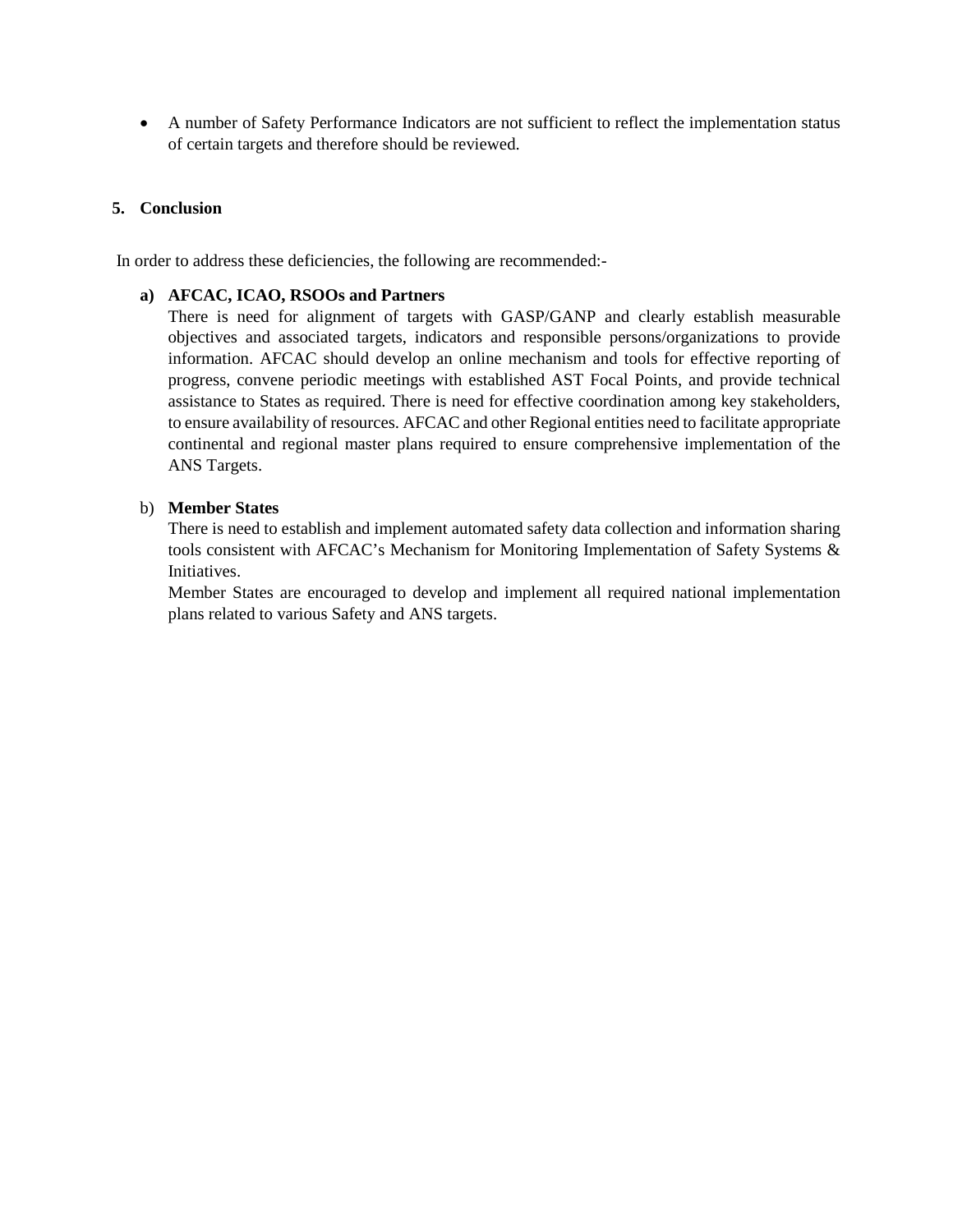# **ATTACHMENT A**

# **Combined Performance for AFI States**

| <b>Revised Abuja Safety Target</b>                                                                                                                                                                                                                                                                                                                                                                                                                                                                                                                                                | <b>Assessments</b>                                                                                                                                                                                                                                                                                                                                                                                                                                                                                                                                                                                                                                                           | <b>Status of Implementation</b>                                                                                                                                                                                                                                                                                                                                                                                |
|-----------------------------------------------------------------------------------------------------------------------------------------------------------------------------------------------------------------------------------------------------------------------------------------------------------------------------------------------------------------------------------------------------------------------------------------------------------------------------------------------------------------------------------------------------------------------------------|------------------------------------------------------------------------------------------------------------------------------------------------------------------------------------------------------------------------------------------------------------------------------------------------------------------------------------------------------------------------------------------------------------------------------------------------------------------------------------------------------------------------------------------------------------------------------------------------------------------------------------------------------------------------------|----------------------------------------------------------------------------------------------------------------------------------------------------------------------------------------------------------------------------------------------------------------------------------------------------------------------------------------------------------------------------------------------------------------|
|                                                                                                                                                                                                                                                                                                                                                                                                                                                                                                                                                                                   |                                                                                                                                                                                                                                                                                                                                                                                                                                                                                                                                                                                                                                                                              |                                                                                                                                                                                                                                                                                                                                                                                                                |
| 1. Progressively reduce the African<br>accident rate from 8.6 to 2.5 per<br>million departures by the end of<br>2022, with focus on:<br>runway related accidents<br>and serious incidents<br>(Runway Excursion, RE).<br>controlled flight into terrain<br>٠<br>(CFIT) related accidents<br>and serious incidents.<br>Loss of Control In-flight (LOC-<br>Е<br>I) related accidents and serious<br>incidents.<br>Achieve and maintain zero<br>П<br>fatalities in aircraft accidents.                                                                                                | The accident rate decreased from<br>10.34 in 2019 to 3.64 in 2020.<br>(Source:- ICAO iSTARs)<br>runway related accidents and<br>٠<br>serious incidents (Runway<br>Excursion, RE) continue to record<br>a higher rate than the other HRCs.<br>CFIT related Accidents and<br>$\blacksquare$<br>serious Incidents rate remained at<br>Zero from 2015 to 2020.<br>LOC-I related accidents and<br>$\blacksquare$<br>serious incidents had Zero rate in<br>2020. However, this may be due<br>to the adverse reduction in traffic<br>volume as impact of COVID-19.<br>(Source: IATA)<br>Number of fatalities decreased<br>from 183 in 2019 to Zero in 2020<br>(Source: ICAO iSTARS) | Although there was an overall<br>decrease in accident rate and<br>fatalities in 2020 compared to<br>the same period in 2019, this<br>may be attributed to the drastic<br>reduction in the volume of traffic<br>due to the impact of COVID-19<br>pandemic. Notwithstanding,<br>more efforts need to be put in<br>place to continue to maintain a<br>downward trend if the target for<br>2022 is to be achieved. |
| All States establish and<br>2.<br>strengthen autonomous Civil<br><b>Aviation Authorities with</b><br>independent regulatory<br>oversight, sustainable sources of<br>funding and resources to carry<br>out effective safety oversight<br>and regulation of the aviation<br>industry by 2022.<br>States that need support in<br>٠<br>areas with safety margins below<br>zero, to use a regional safety<br>oversight organization's or<br>another State's ICAO-<br>recognized functions by 2020.<br><b>States effectively exercise the</b><br>٠<br>safety oversight functions with a | At least the 28 States that have<br>attained the 60 per cent EI Target,<br>amongst the 46 audited RASG-AFI<br>States, are effectively autonomous.                                                                                                                                                                                                                                                                                                                                                                                                                                                                                                                            | Comprehensive data on status of<br>CAAs not available.                                                                                                                                                                                                                                                                                                                                                         |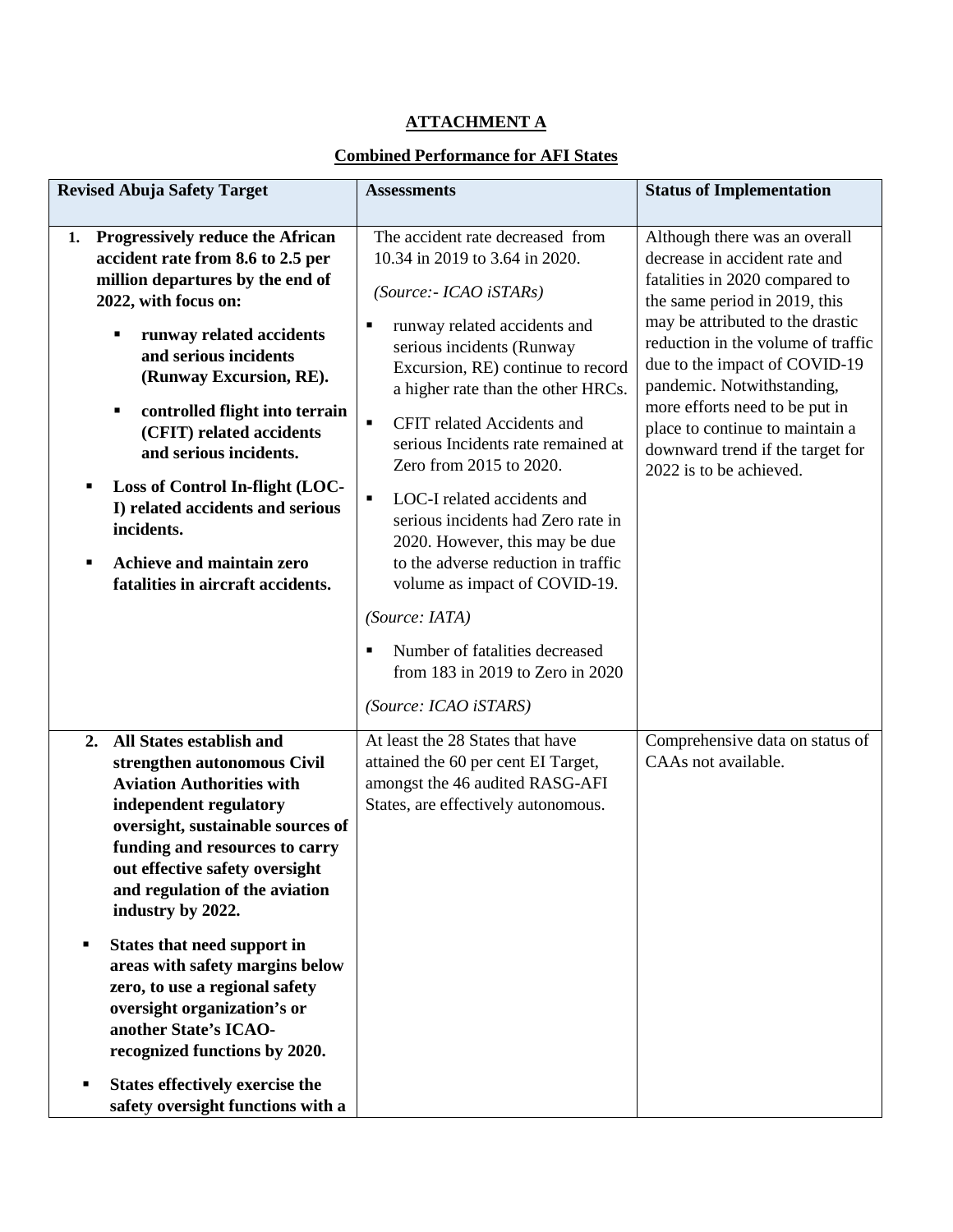| <b>Revised Abuja Safety Target</b>                                                                                                                                                                                                                                                                | <b>Assessments</b>                                                                                                                                                                                   | <b>Status of Implementation</b>                                                                                                                                  |
|---------------------------------------------------------------------------------------------------------------------------------------------------------------------------------------------------------------------------------------------------------------------------------------------------|------------------------------------------------------------------------------------------------------------------------------------------------------------------------------------------------------|------------------------------------------------------------------------------------------------------------------------------------------------------------------|
| positive safety margin in all<br>areas by 2022.<br><b>States to delegate certain safety</b><br>oversight functions to RSOOs or other<br>States, by the end of 2022 in areas with<br>safety margins below zero, and as<br>appropriate.                                                             |                                                                                                                                                                                                      |                                                                                                                                                                  |
| 3. States resolve:<br><b>Existing SSCs by June</b><br>2018;<br><b>Newly identified SSCs</b><br>٠<br>within 6 months from the<br>date of its official<br>publication by ICAO.                                                                                                                      | From 2012 to 2020:<br>22 SSCs found in 15<br>п<br>States;<br>21 resolved in 14 States.<br>п<br>1 SSC still exist in one<br>п<br>State.<br>Exceeded 12-month<br>Е<br>deadline                         | Target not met                                                                                                                                                   |
| States abide by the timelines<br>4.<br>and provide resources for<br>implementation of ICAO/State<br><b>Plans of Action</b><br>All States to have accepted<br>٠<br><b>ICAO Plans of Action by 2019</b><br>and<br>abide by the timelines and<br>٠<br>provide resources for their<br>implementation. | 37 States have accepted ICAO Plans<br>of Action and are at different stages<br>of implementation<br>(Source: AFI Plan)                                                                               | Data collected was insufficient<br>to determine level of<br>implementation of the ICAO/<br>State Plans of Action.                                                |
| 5.<br><b>States progressively increase</b><br>the Effective Implementation<br>(EI) percentage under the<br><b>ICAO USOAP such that States</b><br>with:<br>$EI < 60\%$ attain 60% by<br>2020;                                                                                                      | By December 2020, only 59.62% of<br>the AFI member States had reached<br>the target of 60% EI and the group of<br>States has an average EI of 57.18%.<br>This is 1.49% increase compared to<br>2019. | Target not met $(EI < 60\%$ attain<br>60 per cent by 2020).<br>Number of AFI States with EI of<br>60 per cent and greater has<br>increased significantly from 15 |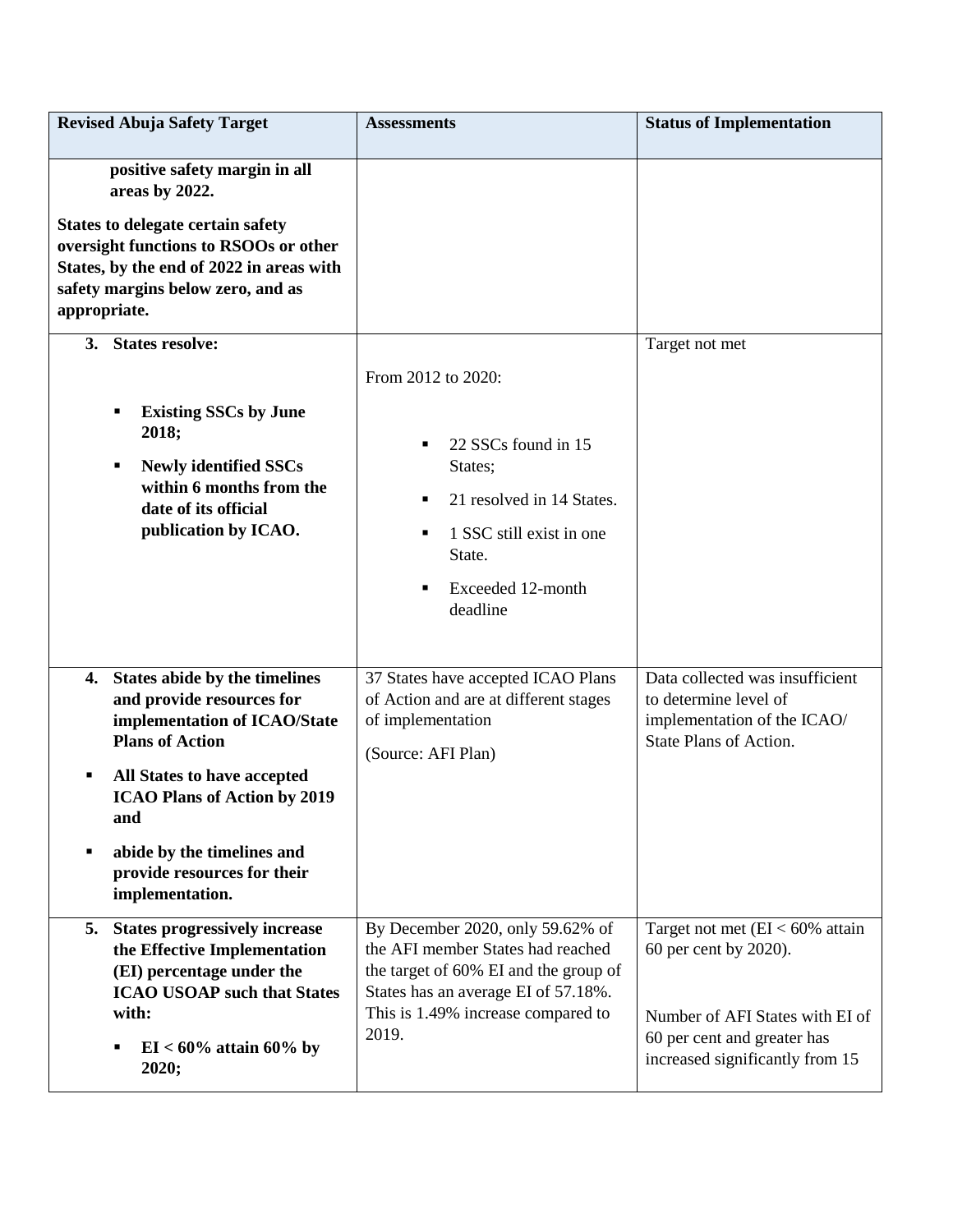| <b>Revised Abuja Safety Target</b>                                                                                                                                                                                                                                                                                                                                                                                                                                                                                                                                                                                                                                                   | <b>Assessments</b>                                                                                                                                                                                                                             | <b>Status of Implementation</b>                                                                                                                                                                                                                                                                                                                                                                                                                                                                                                                              |
|--------------------------------------------------------------------------------------------------------------------------------------------------------------------------------------------------------------------------------------------------------------------------------------------------------------------------------------------------------------------------------------------------------------------------------------------------------------------------------------------------------------------------------------------------------------------------------------------------------------------------------------------------------------------------------------|------------------------------------------------------------------------------------------------------------------------------------------------------------------------------------------------------------------------------------------------|--------------------------------------------------------------------------------------------------------------------------------------------------------------------------------------------------------------------------------------------------------------------------------------------------------------------------------------------------------------------------------------------------------------------------------------------------------------------------------------------------------------------------------------------------------------|
| $60\% \leq \text{EI} \leq 70\%$ attain<br>٠<br>80% by 2022;<br>$70\% < E1$ attain 95% by 2028.                                                                                                                                                                                                                                                                                                                                                                                                                                                                                                                                                                                       |                                                                                                                                                                                                                                                | in 2014 to 32 by December<br>2020.<br>The efforts of ICAO and<br>AFCAC should be intensified to<br>accelerate the implementation of<br>the CAPs.                                                                                                                                                                                                                                                                                                                                                                                                             |
| 6. For the purposes of SSP/SMS<br><b>Implementation, all States:</b><br>to have a Foundation SSP<br>$\blacksquare$<br>established, addressing all<br>pre-requisites;<br>to have an Effective SSP<br>٠<br>with appropriate maturity<br>level established;<br>to contribute information on<br>٠<br>safety risks, including SSP SPIs,<br>to the RASG-AFI;<br>with a positive safety margin,<br>٠<br>and an Effective SSP, to<br>actively engage in RASG-AFI<br>safety risk management<br>activities (analysis of safety<br>risks, design and<br>implementation of risk<br>mitigation actions).<br><b>All Service Providers to use globally</b><br>harmonized SPIs as part of their SMS. | By December 2020, at 24<br>٠<br><b>RASG-AFI States initiated</b><br>SSP implementation with<br>One State (Rwanda) attaining<br>Level 4. None of the States<br>contributed information on<br>safety risks to RASG-AFI.<br>(Source: ICAO iSTARS) | Target not met<br>Goal 3.1 of the $2020 - 2022$<br>Edition of the GASP requires all<br>States to implement the<br>foundation of an SSP by 2022.<br>Therefore, the ICAO Regional<br>Offices (ESAF/WACAF) had<br>incorporated SSP<br>Implementation Assistance to<br>States in their work programme,<br>which includes review of the<br><b>SSP Foundation Protocol</b><br>Questions (PQs). The AFI Plan<br>Project on SSP Implementation<br>by States should be broadened to<br>include all RASG-AFI States<br>and not just States with 60% EI<br>and greater. |
| 7. All International Aerodromes<br>to be certified by 2022,                                                                                                                                                                                                                                                                                                                                                                                                                                                                                                                                                                                                                          | As at 31 December 2020, 41<br><b>International Aerodromes were</b><br>certified out of 129 within RASG-AFI<br>States (31.78 per cent).<br>(Source: ICAO)                                                                                       | Target not met (At least one<br>international aerodrome in every<br>State to be certified by end of<br>$2020$ ).<br>From the responses to the<br>questionnaire, aerodrome<br>certification is still a serious<br>challenge for AFI States.                                                                                                                                                                                                                                                                                                                   |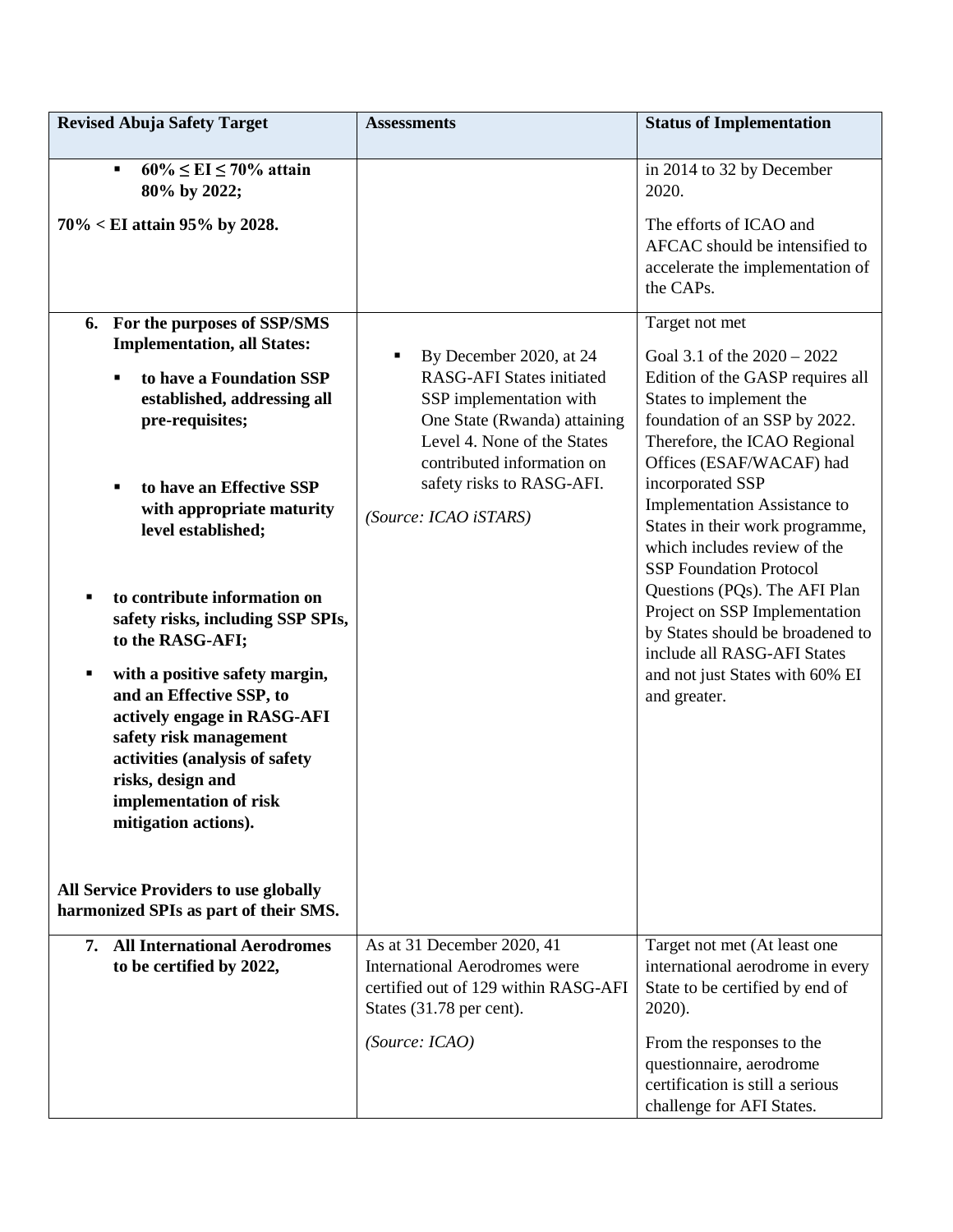| <b>Revised Abuja Safety Target</b>                                                                                                                                                                                                                                                                                                                                                                                                | <b>Assessments</b>                                                                                                                                                                                                                                                                                                                                                                                                                                                                                                              | <b>Status of Implementation</b>                                                                                                                                                                                                                                                                                        |
|-----------------------------------------------------------------------------------------------------------------------------------------------------------------------------------------------------------------------------------------------------------------------------------------------------------------------------------------------------------------------------------------------------------------------------------|---------------------------------------------------------------------------------------------------------------------------------------------------------------------------------------------------------------------------------------------------------------------------------------------------------------------------------------------------------------------------------------------------------------------------------------------------------------------------------------------------------------------------------|------------------------------------------------------------------------------------------------------------------------------------------------------------------------------------------------------------------------------------------------------------------------------------------------------------------------|
| At least one international<br>$\bullet$<br>aerodrome in every State to be<br>certified by end of 2020;<br>All airport operators to<br>participate in the ICAO-<br>recognized industry assessment<br>programme for airports<br>(APEX) by end of 2022;<br>At least one international<br>aerodrome in every State to<br>establish a Runway Safety Team<br>(RST) by end of 2020.                                                      | 24 out of 48 RASG-AFI<br>$\bullet$<br>States certified at least<br>one international<br>aerodrome.<br>47 airports out of 175<br>received an APEX review<br>42 aerodrome out of 175                                                                                                                                                                                                                                                                                                                                              | However, almost all AFI States<br>indicated that the process of<br>certification of international<br>aerodromes is in progress.                                                                                                                                                                                        |
| <b>Require all African airlines to</b><br>8.<br>obtain an IATA Operational Safety<br>Audit (IOSA) certification:<br>All States to establish an<br>appropriate framework for<br>recognition of IATA<br>operational safety audit (IOSA)<br>and IATA Standard Safety<br>Assessment (ISSA) as effective<br>safety mechanisms; All African<br>airlines to obtain IOSA or ISSA<br>certification, as appropriate, by<br>the end of 2022. | From a total of 20<br>airlines on the IOSA<br>Registry in 2012 there was an<br>increase to 34 airlines on the<br>Registry by end of<br>December 2020.<br>One new airline in ESAF (first ever in<br>the Region) was also added to the<br>ISSA Registry by December 2020.<br>By end of 2020 only<br>four (4) RASG-AFI<br>States: Mozambique, Rwanda, Togo<br>and Zimbabwe had<br>established some form<br>of legal instrument that<br>recognizes IOSA. One (1) additional<br>State in ESAF close to finalizing.<br>(Source: IATA) | The Target to be further pursued.<br>There is a need for distinction<br>between the establishment of an<br>appropriate framework by States<br>for recognition of IATA<br>operational safety audit (IOSA)<br>and IATA Standard Safety<br>Assessment (ISSA) as effective<br>safety mechanisms, and IOSA<br>registration. |
| <b>Air Navigation (ANS) Target</b>                                                                                                                                                                                                                                                                                                                                                                                                | <b>Status of Implementation</b>                                                                                                                                                                                                                                                                                                                                                                                                                                                                                                 | <b>Recommendations</b>                                                                                                                                                                                                                                                                                                 |
| All States to establish an effective<br>9.<br>and operational SAR organization:                                                                                                                                                                                                                                                                                                                                                   | Based on data collected as<br>$\bullet$<br>part of AFI Plan project, 25<br>SAR agreements have been<br>signed between States and 35<br>new Draft agreements have                                                                                                                                                                                                                                                                                                                                                                | Target not met.                                                                                                                                                                                                                                                                                                        |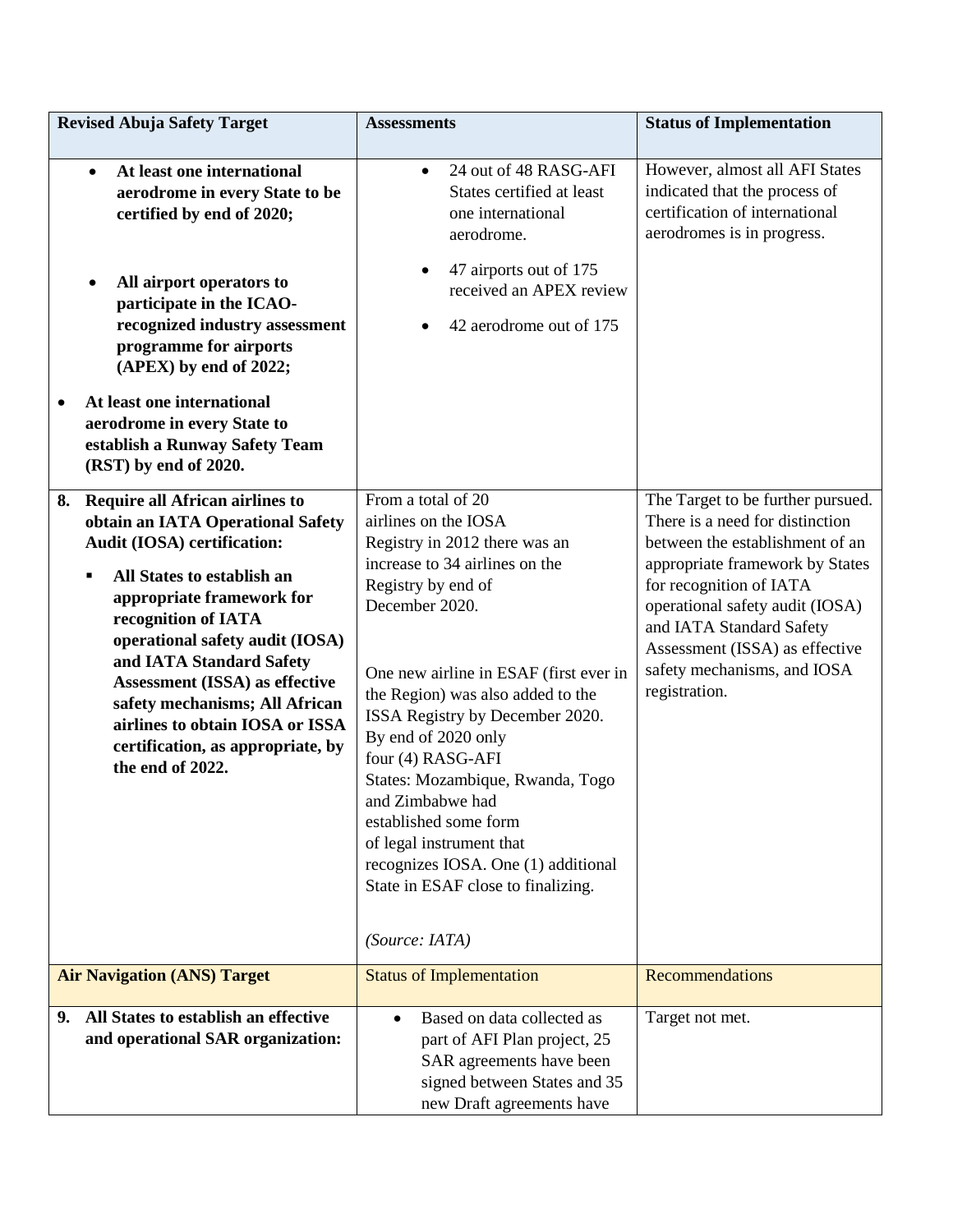| <b>Revised Abuja Safety Target</b>                                                                                                                                                                                                                                                                                                                                                          | <b>Assessments</b>                                                                                                                                                                                                                                               | <b>Status of Implementation</b>                                                                                                                                                                                                                                                                                                        |
|---------------------------------------------------------------------------------------------------------------------------------------------------------------------------------------------------------------------------------------------------------------------------------------------------------------------------------------------------------------------------------------------|------------------------------------------------------------------------------------------------------------------------------------------------------------------------------------------------------------------------------------------------------------------|----------------------------------------------------------------------------------------------------------------------------------------------------------------------------------------------------------------------------------------------------------------------------------------------------------------------------------------|
| Development of a<br>$\bullet$<br><b>National SAR Plan by</b><br>end of 2018;<br><b>Conclusion of SAR</b><br><b>Agreements/ MoUs with</b><br>all neighboring States<br>by end of 2018;<br><b>Organisation of multi-</b><br>agency, multi-State and<br>combined Regional SAR<br>exercises to test SAR<br>systems in place<br>involving as many SAR<br>units as practicable by<br>end of 2019. | been developed to either<br>supersede old agreements or<br>formalised cooperation where<br>this has been lacking.<br>Eight (8) States have<br>developed National SAR<br>Plans and two (2) States have<br>draft National SAR Plans in<br>place.<br>(Source: ICAO) | States are progressively<br>developing SAR Plans, though at<br>a slow pace.                                                                                                                                                                                                                                                            |
| 10. All States to implement the<br>transition from AIS to AIM:<br>Development of a<br>$\bullet$<br><b>National Action Plan By</b><br>end of 2018;<br><b>Implementation of the</b><br><b>National Action Plan in</b><br>accordance with the<br><b>ASBU Block 0 D-ATM</b><br>by end of 2020.                                                                                                  | 36 per cent of States have<br>fully completed Phase 1<br>Consolidation;<br>44 per cent have partially<br>accomplished Phase 2 Going<br>Digital.<br>(Source: ICAO)                                                                                                | No comprehensive data<br>available.<br>There is need to establish<br>$\bullet$<br>and promote sufficient data<br>collection tools;<br>Effective coordination<br>$\bullet$<br>among key stakeholders and<br>appropriate regional master<br>plans/interventions are<br>required to ensure effective<br>implementation of this<br>target. |
| <b>Air Navigation (ANS) Target</b>                                                                                                                                                                                                                                                                                                                                                          | <b>Status of Implementation</b>                                                                                                                                                                                                                                  | Recommendations                                                                                                                                                                                                                                                                                                                        |
| 11. All States to implement PBN<br>procedures for all instrument<br>runways.<br>75% of Instrument Runways to<br>have PBN procedures by end of<br>2020;<br>100% of Instrument Runways<br>to have PBN Procedures by end<br>of 2025.                                                                                                                                                           | Available information indicated that<br>33 out of 48 RASG-AFI States<br>attained target of 100 per cent PBN<br>implementation, representing 68.75<br>per cent.<br>$(Source - ICAO iSTARS)$                                                                       | Although group average is high,<br>a number of States have not<br>initiated PBN procedures for<br>their instrument runways. There<br>is need for effective coordination<br>among key stakeholders and<br>appropriate regional<br>interventions are required to<br>ensure effective implementation<br>of this target.                   |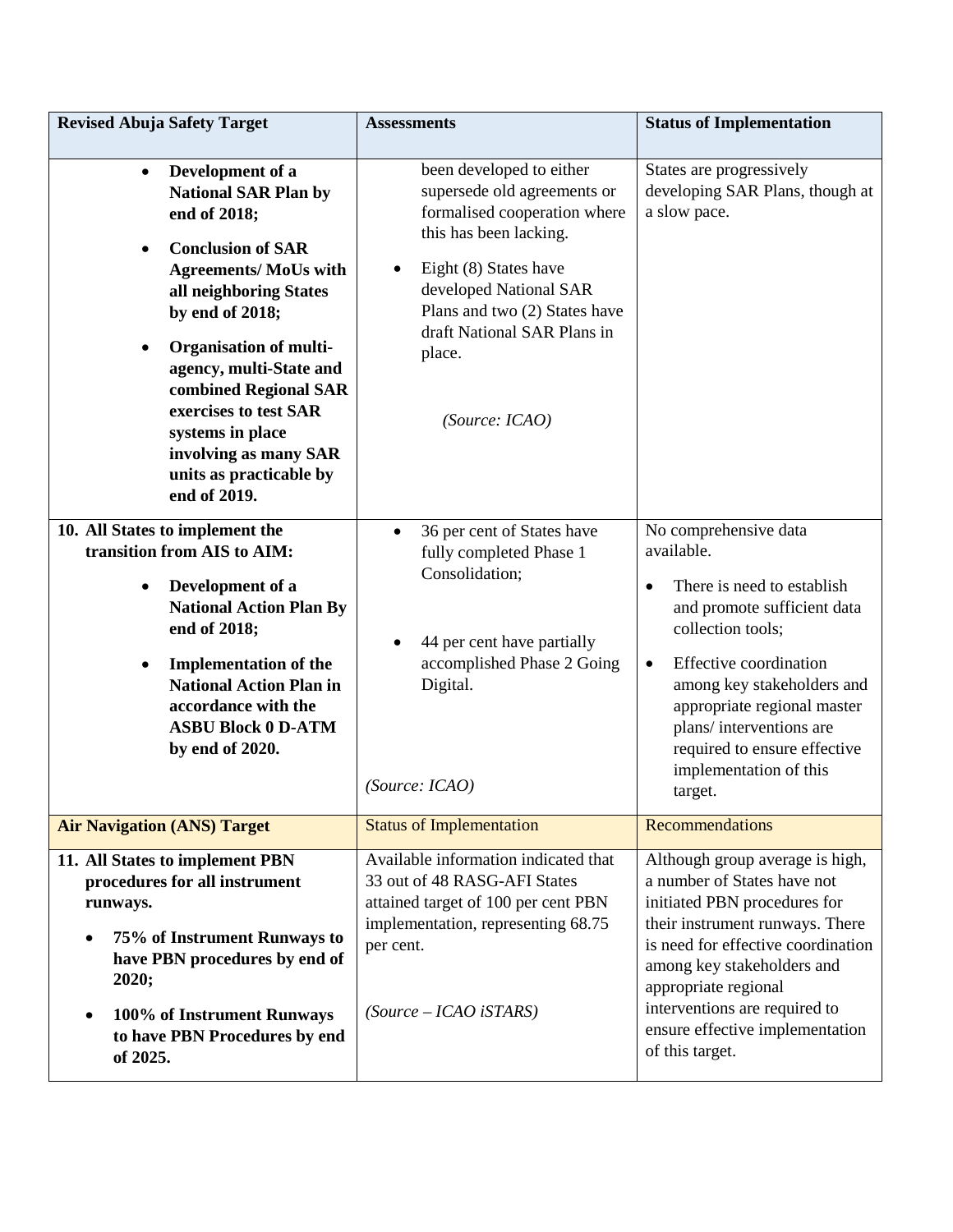| <b>Assessments</b>                                                                                                                                                                                      | <b>Status of Implementation</b>                                                                                                                      |
|---------------------------------------------------------------------------------------------------------------------------------------------------------------------------------------------------------|------------------------------------------------------------------------------------------------------------------------------------------------------|
| No comprehensive data to establish<br>level of implementation.                                                                                                                                          | <b>Target: 2023</b><br>So far, no comprehensive data<br>available.<br>There is need to establish and<br>promote sufficient data<br>collection tools. |
| <b>Status of Implementation</b>                                                                                                                                                                         | Recommendations                                                                                                                                      |
| Activities towards integration of the<br>AFI Region towards seamless ANSPs<br>is anticipated through RECs.<br>COMESA recruited experts to<br>spearhead harmonization of Air<br>Navigation Services etc. | Target: 2024<br>There is need for appropriate<br>regional master plans/<br>interventions to ensure effective<br>implementation of this target.       |
| IATA ASBU Tracker indicate that:<br>Total percentage of RNAV GNSS<br>٠<br>APRCH was 63 per cent for<br>ESAF and 79 per cent for<br>WACAF;                                                               | Target not met<br>Comprehensive information on<br>current Status of ASBU<br>implementation in AFI Region<br>was not available.                       |
|                                                                                                                                                                                                         |                                                                                                                                                      |